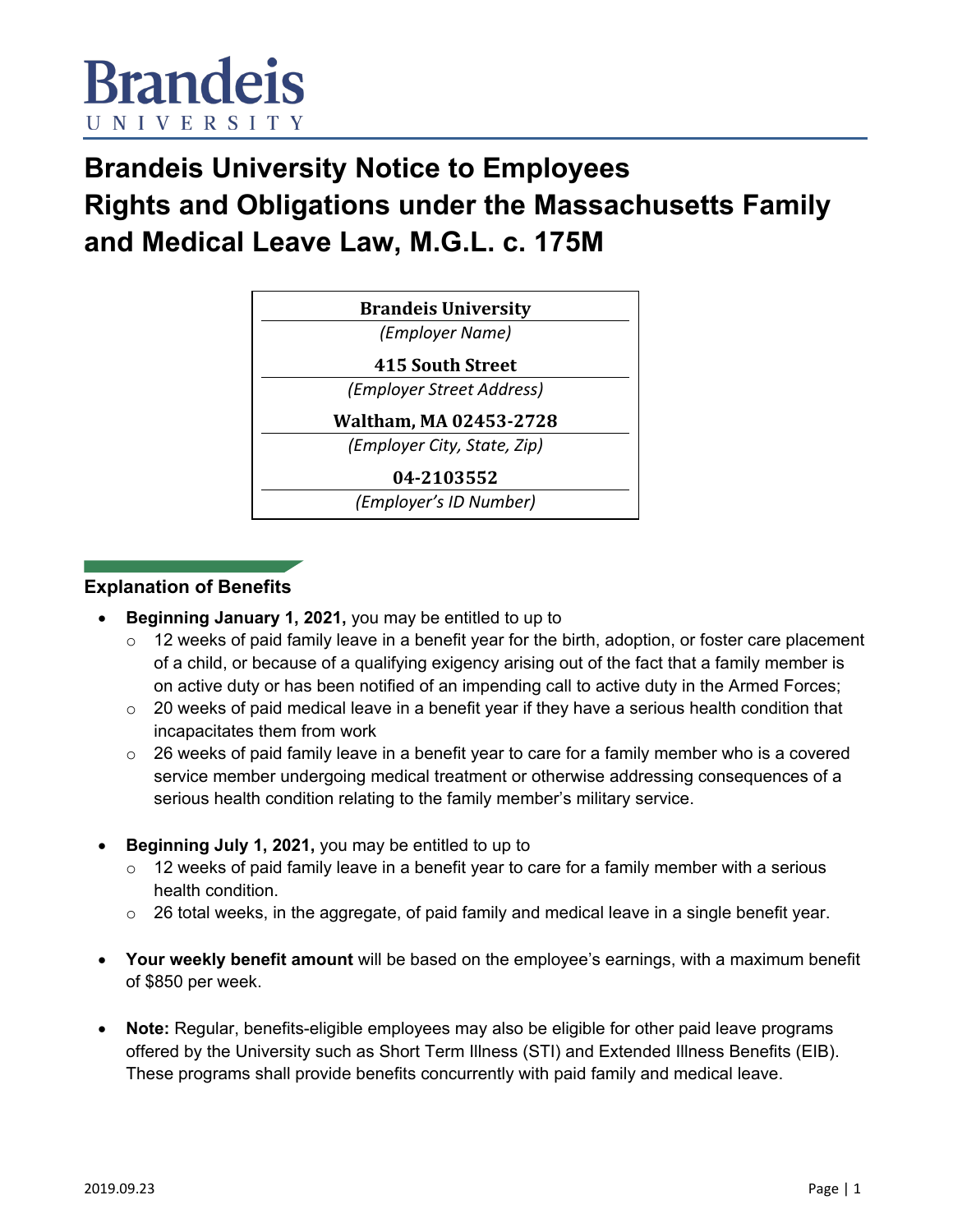# **Job Protection, Continuation of Health Insurance, No Retaliation**

- **Job Protection:** Generally, if you take family or medical leave under the law you must be restored to your previous position or to an equivalent position, with the same status, pay, employment benefits, length-of-service credit and seniority as of the date of leave.
- **Continuation of Health Insurance:** Your employer must continue to provide for and contribute to your employment-related health insurance benefits, if any, at the level and under the conditions coverage would have been provided if you had continued working continuously for the duration of such leave.
- **No Retaliation:** It is unlawful for any employer to discriminate or retaliate against you for exercising any right to which you're entitled under the paid family and medical leave law. An employee or former employee who is discriminated or retaliated against for exercising rights under the law may, not more than three years after the violation occurs, institute a civil action in the superior court.

## **Payment for Concurrent Leave**

Any paid leave provided under a collective bargaining agreement or employer policy and paid at the same or higher rate than paid leave available under this law shall count against the allotment of leave benefits available under this law.

## **Private Plan Exemption**

An employer that offers paid leave with benefits that are at least as generous as those provided under the law may apply for an exemption from paying the Department of Family and Medical Leave, and Family and Employment Security Trust Fund contribution. An employer may apply for an exemption from the medical leave contribution, family leave contribution, or both.

The details of any private plan must be provided to employees by an employer at the same time as this Notice.

Employees enjoy rights to job-protected leave and from discrimination and retaliation under the law even if their employer is approved to provide leave benefits through a private plan.

Brandeis has obtained a private plan exemption from the Department of Family and Medical Leave and the University is not requiring employee contributions for the medical or family private plan at this time. Brandeis reserves the right to change this in the future. Should the University require employee contributions for its medical or family private plan, Employees will be notified in advance in accordance with the MAPFML regulations.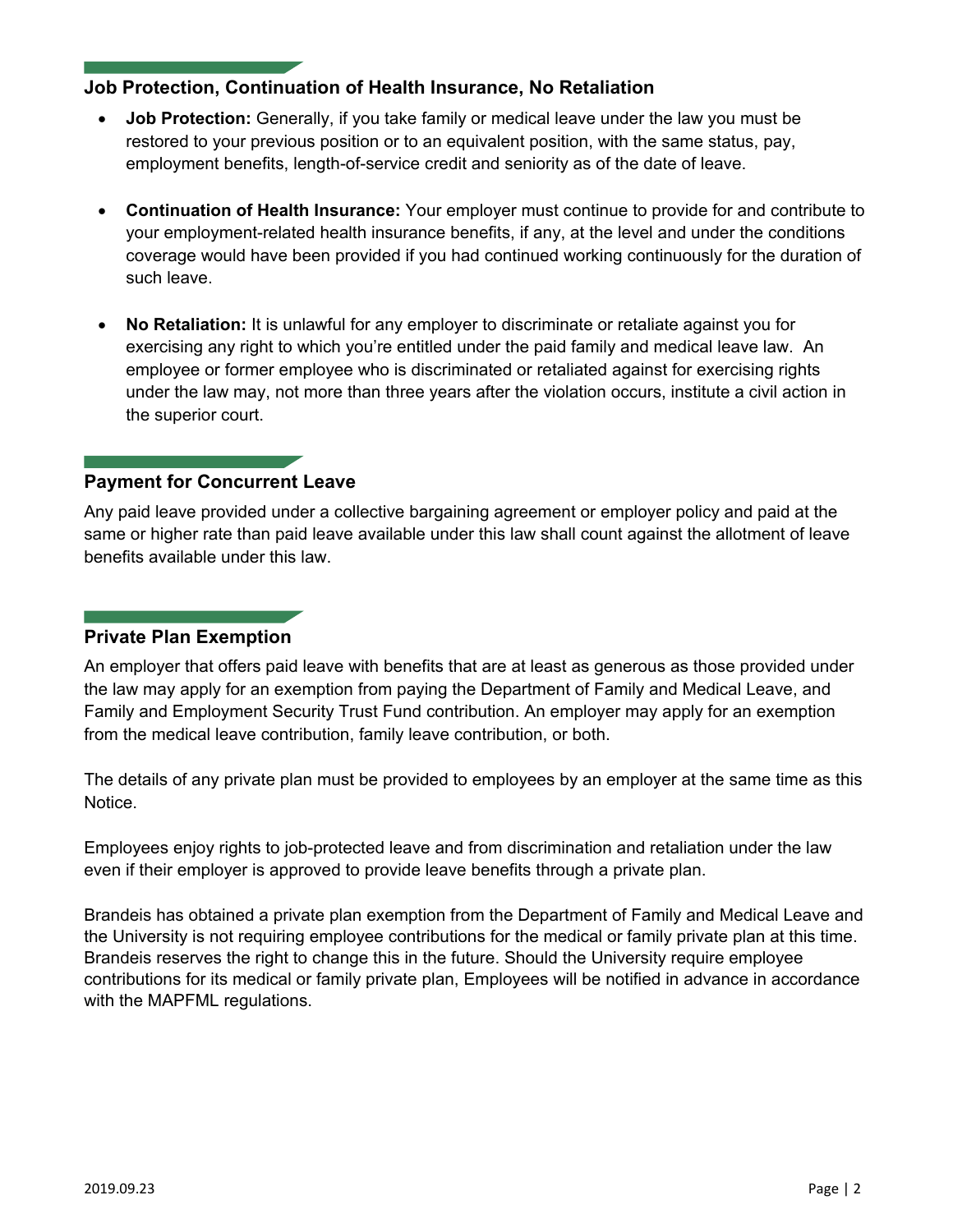#### **How to File a Claim**

Employees must file claims for paid family and medical leave benefits with Brandeis, or their designated third-party vendor, using the appropriate forms. Forms and claim instructions will be available before January 2021.

Employees are required to provide at least 30 days' notice to the University of the anticipated starting date of any leave of absence, the anticipated length of the leave and the expected date of return. An employee who is unable to provide 30 days' notice due to circumstances beyond his or her control is required to provide notice as soon as practicable.

#### **Brandeis University Contact Information**

**Human Resources Department** 415 South St Bernstein Marcus MS 118 Waltham, MA 02453-2728 1-781-736-4474 humanresources@brandeis.edu

# **Department of Family and Medical Leave (DFML) Contact Information**

#### **The Massachusetts Department of Family and Medical Leave**

Charles F. Hurley Building 19 Staniford Street, 1<sup>st</sup> Floor Boston, MA 02114 (617) 626-6565 [www.mass.gov/DFML](http://www.mass.gov/DFML)

## **More Information is Available**

For more detailed information, please consult the Department's website: **[www.mass.gov/DFML](https://www.mass.gov/DFML)**.